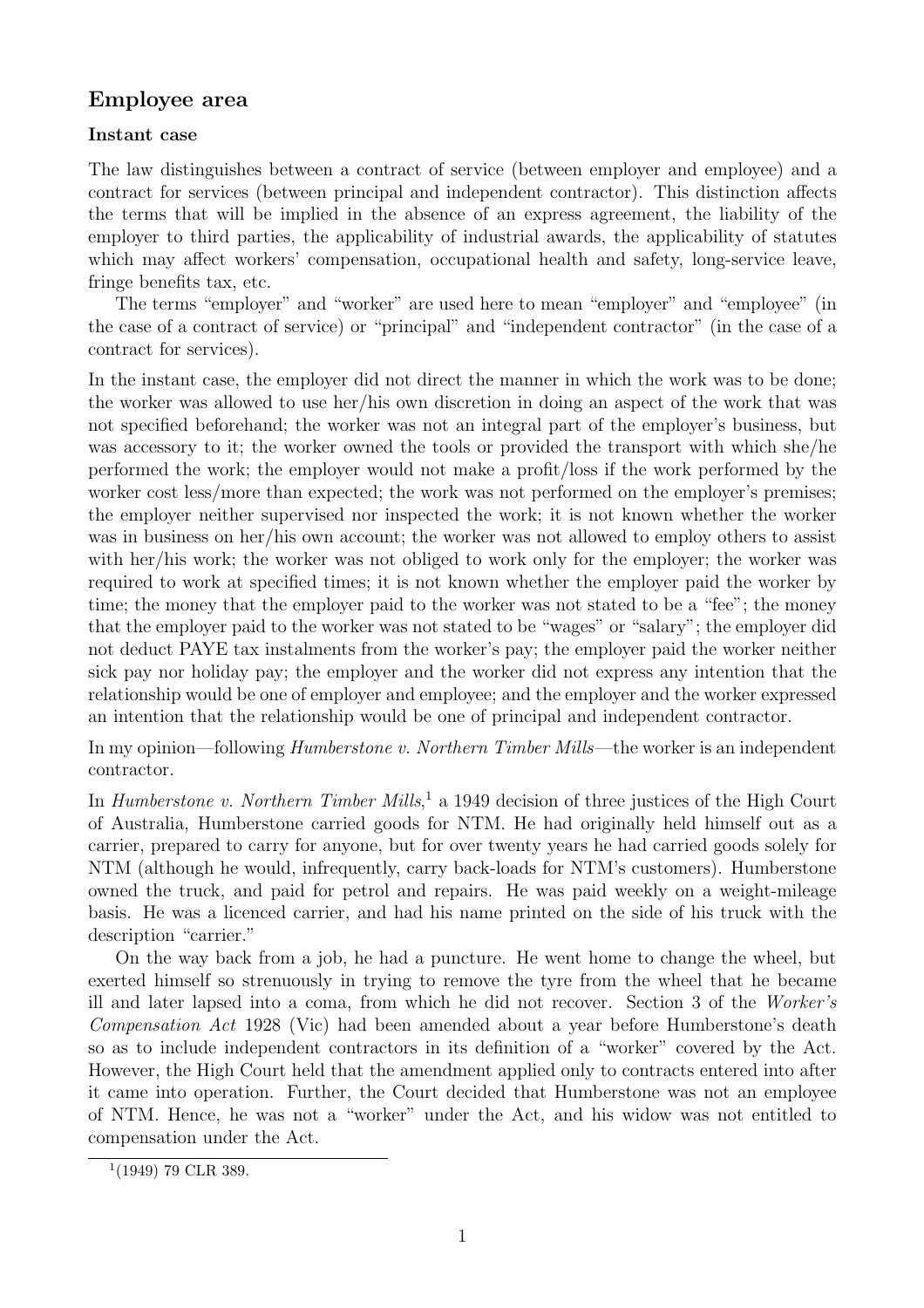There are several significant similarities between the instant case and *Humberstone v. NTM*: the employer did not direct the manner in which the work was to be done; the worker was allowed to use her/his own discretion in doing an aspect of the work that was not specified beforehand; the worker was not an integral part of the employer's business, but was accessory to it; the worker owned the tools or provided the transport with which she/he performed the work; the employer would not make a profit/loss if the work performed by the worker cost less/more than expected; the work was not performed on the employer's premises; the employer neither supervised nor inspected the work; the worker was not obliged to work only for the employer; the money that the employer paid to the worker was not stated to be a "fee"; the money that the employer paid to the worker was not stated to be "wages" or "salary"; the employer did not deduct PAYE tax instalments from the worker's pay; the employer paid the worker neither sick pay nor holiday pay; and the employer and the worker did not express any intention that the relationship would be one of employer and employee.

However, the instant case is not on all fours with Humberstone v. NTM. In that case the worker was not in business on her/his own account; the worker was allowed to employ others to assist with her/his work; the worker was not required to work at specified times; the employer did not pay the worker by time; and the employer and the worker did not express any intention that the relationship would be one of principal and independent contractor.

Nevertheless, I believe that Humberstone v. NTM should be followed.

If Ferguson v. John Dawson and Partners (Contractors) Ltd is followed then the worker is an employee.

In Ferguson v. John Dawson and Partners (Contractors) Ltd,<sup>2</sup> a 1976 decision of the English Court of Appeal, Ferguson fell off a roof while removing some scaffolding boards. He claimed damages against Dawson (the building contractors) for breach of statutory duty relying on the Construction (Working Places) Regulations 1966 (UK). This duty would only be owed if Ferguson was an employee of Dawson.

Megaw and Browne LJJ held that, despite the fact that both parties labelled Ferguson a "self-employed labour only subcontractor", the reality of the relationship between them was that of employer and employee.<sup>3</sup>

There are several similarities between the instant case and Ferguson v. Dawson: the work was not performed on the employer's premises; the worker was not allowed to employ others to assist with her/his work; the worker was not obliged to work only for the employer; the worker was required to work at specified times; the money that the employer paid to the worker was not stated to be a "fee"; the money that the employer paid to the worker was not stated to be "wages" or "salary"; the employer did not deduct PAYE tax instalments from the worker's pay; the employer paid the worker neither sick pay nor holiday pay; the employer and the worker did not express any intention that the relationship would be one of employer and employee; and the employer and the worker expressed an intention that the relationship would be one of principal and independent contractor.

However, there are several significant differences between the instant case and Ferguson  $v$ . Dawson. In that case the employer directed the manner in which the work was to be done; the worker was not allowed to use her/his own discretion in doing an aspect of the work that was not specified beforehand; the worker was an integral part of the employer's business; the worker neither owned the tools nor provided the transport with which she/he performed the work; the employer would make a profit/loss if the work performed by the worker cost less/more than

<sup>2</sup>[1976] 1 WLR 1213.

<sup>3</sup>ibid. at 1219 per Megaw LJ, at 1228–9 per Browne LJ.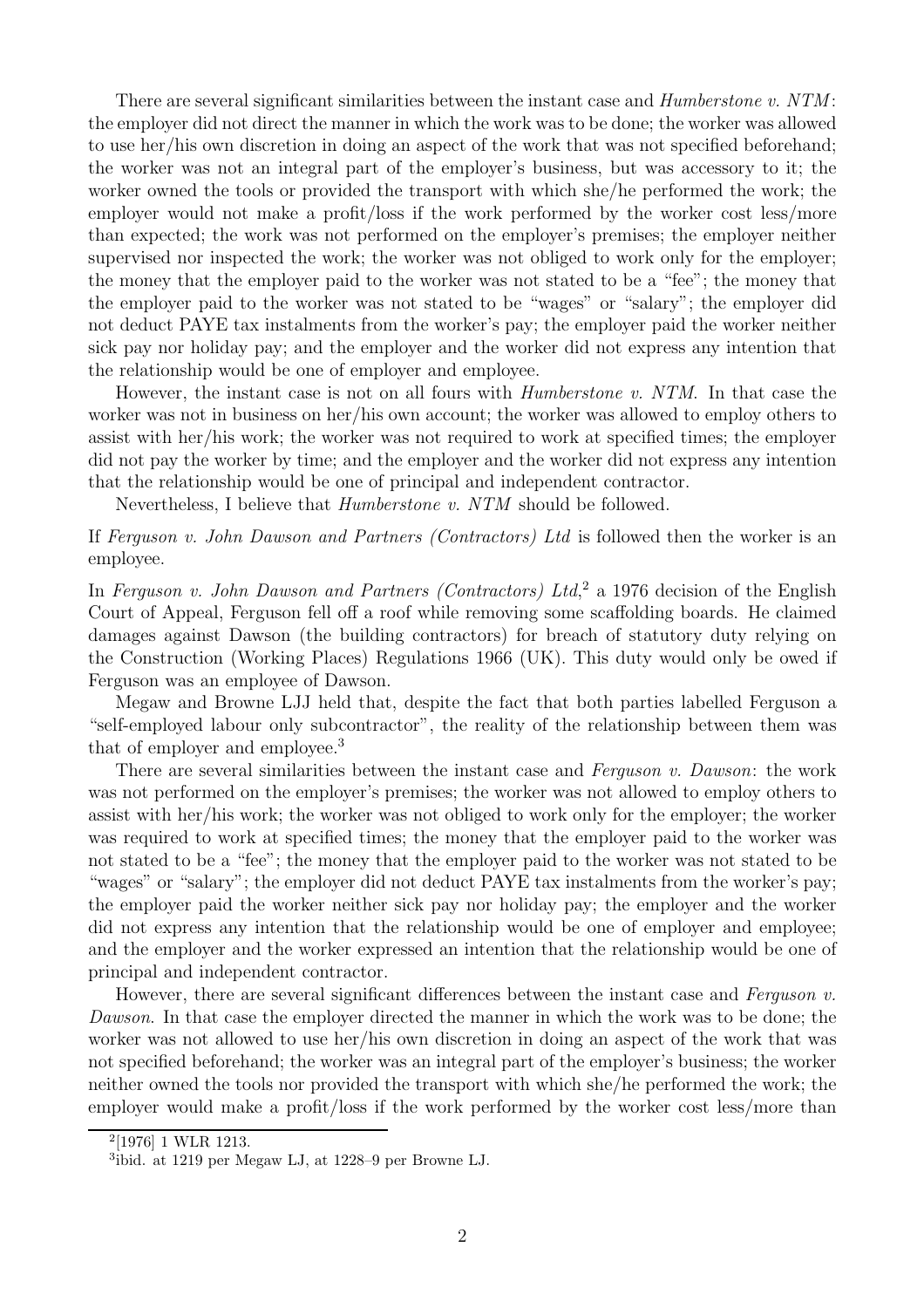expected; the employer supervised or inspected the work; the worker was not in business on her/his own account; and the employer paid the worker by time. Note also that Ferguson  $v$ . Dawson is only a decision of the English Court of Appeal and not as good authority as a case decided by three justices of the High Court of Australia—like Humberstone v. NTM.

Consequently, there is nothing in *Ferguson v. Dawson* to warrant any change in my conclusion.

## **Hypothetical 1**

Consider the instant case changed so that the following is true: the worker was allowed to employ others to assist with her/his work; and the employer and the worker did not express any intention that the relationship would be one of principal and independent contractor.

If that were so then I would be more strongly of the opinion that—following *Humberstone v*. Northern Timber Mills—the worker is an independent contractor.

Details of *Humberstone v. NTM* are summarized above. There are several significant similarities between the hypothetical case and *Humberstone v. NTM*: the employer did not direct the manner in which the work was to be done; the worker was allowed to use her/his own discretion in doing an aspect of the work that was not specified beforehand; the worker was not an integral part of the employer's business, but was accessory to it; the worker owned the tools or provided the transport with which she/he performed the work; the employer would not make a profit/loss if the work performed by the worker cost less/more than expected; the work was not performed on the employer's premises; the employer neither supervised nor inspected the work; the worker was allowed to employ others to assist with her/his work; the worker was not obliged to work only for the employer; the money that the employer paid to the worker was not stated to be a "fee"; the money that the employer paid to the worker was not stated to be "wages" or "salary"; the employer did not deduct PAYE tax instalments from the worker's pay; the employer paid the worker neither sick pay nor holiday pay; the employer and the worker did not express any intention that the relationship would be one of employer and employee; and the employer and the worker did not express any intention that the relationship would be one of principal and independent contractor.

However, the hypothetical case is not on all fours with *Humberstone v. NTM*. In that case the worker was not in business on her/his own account; the worker was not required to work at specified times; and the employer did not pay the worker by time.

Nevertheless, I believe that Humberstone v. NTM should be followed.

If Cam and Sons Pty Ltd v. Sargent is followed then the worker is an employee.

In *Cam and Sons Pty Ltd v. Sargent*,<sup>4</sup> a 1940 decision of four justices of the High Court of Australia, Sargent was the master of a ship. He entered into an agreement with Cam and Sons that claimed that the ship was hired by Cam and Sons to Sargent and his fellow contractors (called "the partnership"). However, it was doubtful whether that agreement actually deprived Cam and Sons of any control over the ship. The partnership was to use the ship only to carry coal from Swansea to Sydney. Cam and Sons were sole agents of the partnership for securing cargoes for the ship, and for collecting money due to the partnership. The partnership paid nothing for the "hire" of the ship, but received a specified sum for each return trip of a certain tonnage plus (in certain circumstances) 5% of the earnings, the balance of which was retained by Cam and Sons. Cam and Sons had to approve people employed by the partnership.

 $4(1940)$  14 ALJ 162.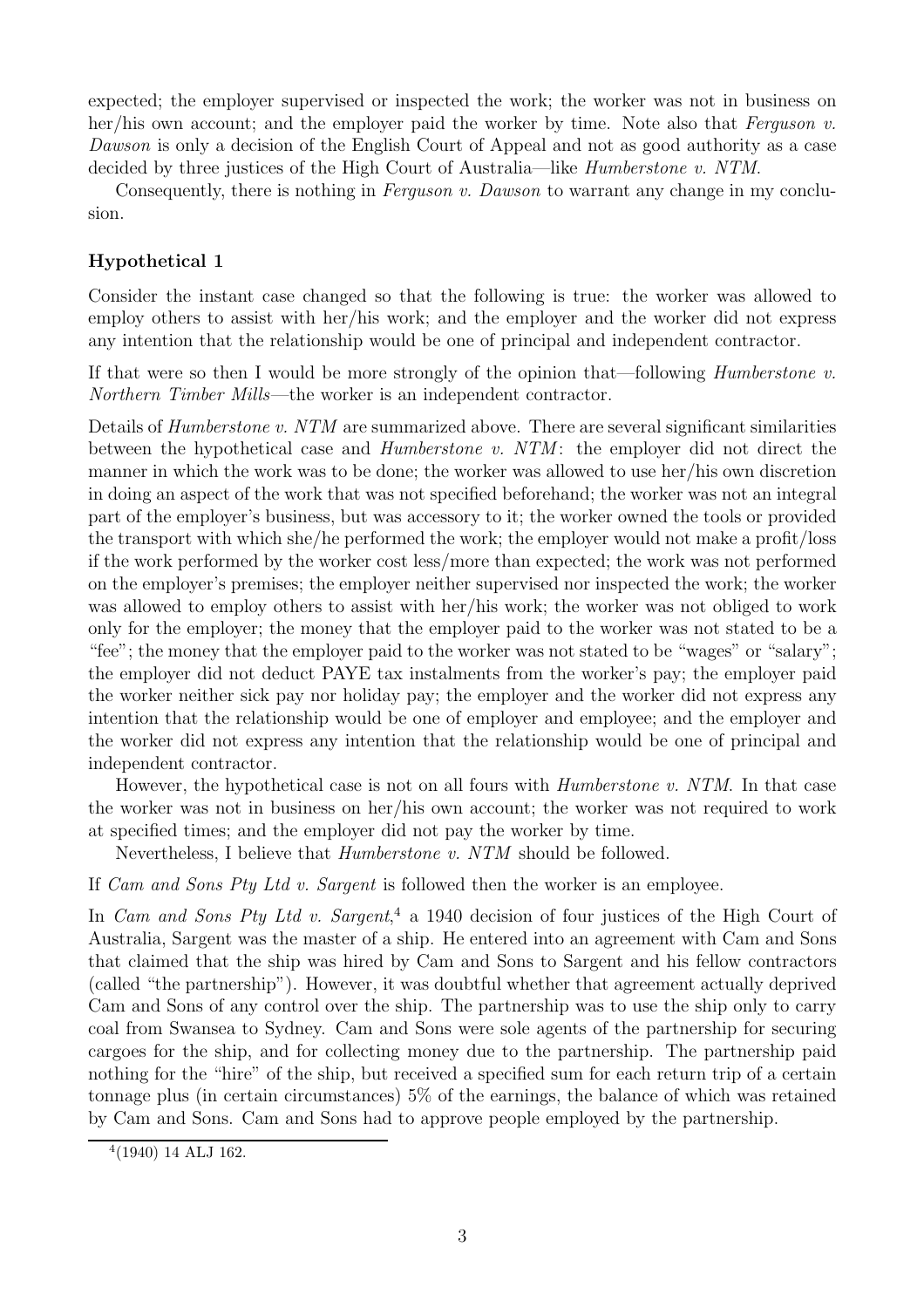Sargent claimed that he (and others in the partnership) were employed by Cam and Sons, and therefore came within the terms of an industrial award. Cam and Sons claimed that members of the partnership were independent contractors.

The High Court unanimously agreed with Sargent. Rich J came to the conclusion that the agreement was an attempt to evade the terms of the industrial award.<sup>5</sup>

There are several similarities between the hypothetical case and *Cam v. Sargent*: the worker was allowed to use her/his own discretion in doing an aspect of the work that was not specified beforehand; the work was not performed on the employer's premises; the employer neither supervised nor inspected the work; the worker was allowed to employ others to assist with her/his work; the worker was not obliged to work only for the employer; the money that the employer paid to the worker was not stated to be a "fee"; the money that the employer paid to the worker was not stated to be "wages" or "salary"; the employer did not deduct PAYE tax instalments from the worker's pay; the employer paid the worker neither sick pay nor holiday pay; the employer and the worker did not express any intention that the relationship would be one of employer and employee; and the employer and the worker did not express any intention that the relationship would be one of principal and independent contractor.

However, there are several significant differences between the hypothetical case and Cam v. Sargent. In that case the employer directed the manner in which the work was to be done; the worker was an integral part of the employer's business; the worker neither owned the tools nor provided the transport with which she/he performed the work; the employer would make a profit/loss if the work performed by the worker cost less/more than expected; the worker was not in business on her/his own account; the worker was not required to work at specified times; and the employer did not pay the worker by time.

Despite the fact that *Cam v. Sargent* is a decision of four justices of the High Court of Australia (and better authority than a case decided by three justices of the High Court of Australia—like *Humberstone v. NTM*), there is nothing in *Cam v. Sargent* to warrant any change in my conclusion.

## **Hypothetical 2**

Consider the instant case changed so that the following is true: the worker was not allowed to use her/his own discretion in doing an aspect of the work that was not specified beforehand; and the worker was an integral part of the employer's business.

If that were so then my opinion would be that—following Ferguson v. John Dawson and Partners *(Contractors)* Ltd—the worker is an employee.

Details of Ferguson v. Dawson are summarized above. There are several significant similarities between the hypothetical case and Ferguson v. Dawson: the worker was not allowed to use her/his own discretion in doing an aspect of the work that was not specified beforehand; the worker was an integral part of the employer's business; the work was not performed on the employer's premises; the worker was not allowed to employ others to assist with her/his work; the worker was not obliged to work only for the employer; the worker was required to work at specified times; the money that the employer paid to the worker was not stated to be a "fee"; the money that the employer paid to the worker was not stated to be "wages" or "salary"; the employer did not deduct PAYE tax instalments from the worker's pay; the employer paid the worker neither sick pay nor holiday pay; the employer and the worker did not express any intention that the relationship would be one of employer and employee; and the employer

 $5$ ibid. at 163.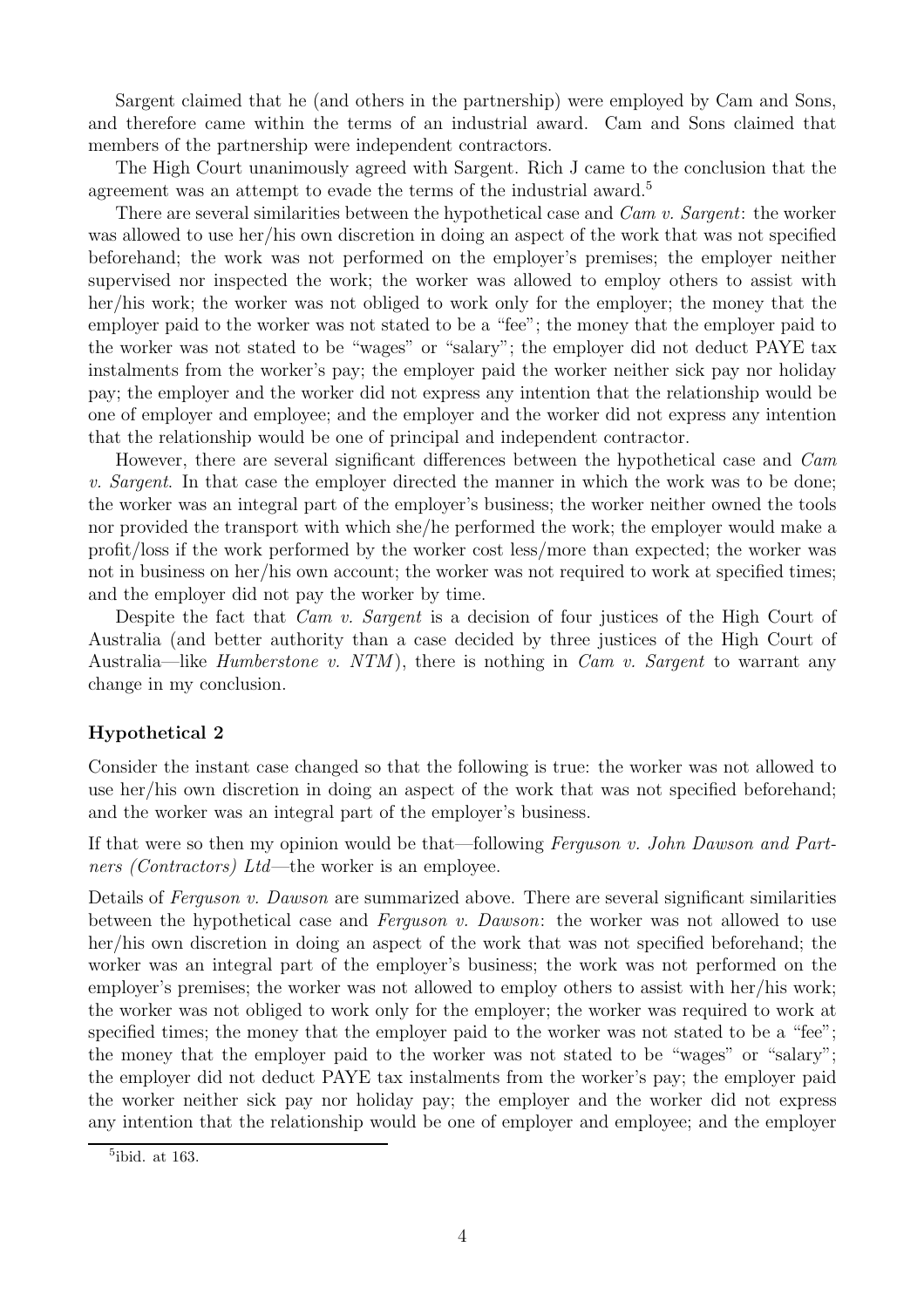and the worker expressed an intention that the relationship would be one of principal and independent contractor.

However, the hypothetical case is not on all fours with *Ferguson v. Dawson*. In that case the employer directed the manner in which the work was to be done; the worker neither owned the tools nor provided the transport with which she/he performed the work; the employer would make a profit/loss if the work performed by the worker cost less/more than expected; the employer supervised or inspected the work; the worker was not in business on her/his own account; and the employer paid the worker by time.

Nevertheless, I believe that Ferguson v. Dawson should be followed.

If Australian Mutual Provident Society v. Chaplin or Ready Mixed Concrete (South East) Ltd v. Minister of Pensions and National Insurance are followed then the worker is an independent contractor.

In Australian Mutual Provident Society v. Chaplin,<sup>6</sup> a 1978 decision of the Judicial Committee of the Privy Council, Chaplin was a representative of AMP. A clause of the agreement between them stated that the relationship was one of "principal and agent" and not one of "master and servant." Chaplin claimed that he was employed under a contract of service, and was therefore a "worker" under the Long Service Leave Act, 1967 (SA) and entitled to certain benefits.

The Privy Council found that there was no reason to think that the clause was not a genuine statement of the parties' intentions. Examining the agreement, their Lordships concluded that it provided for a contract of agency. The fact that Chaplin was given the power of unlimited delegation of the whole performance of his work was "almost conclusive against the contract being a contract of service."<sup>7</sup>

There are several similarities between the hypothetical case and AMP v. Chaplin: the employer did not direct the manner in which the work was to be done; the worker was an integral part of the employer's business; the worker owned the tools or provided the transport with which she/he performed the work; the employer would not make a profit/loss if the work performed by the worker cost less/more than expected; the work was not performed on the employer's premises; the employer neither supervised nor inspected the work; the money that the employer paid to the worker was not stated to be a "fee"; the money that the employer paid to the worker was not stated to be "wages" or "salary"; the employer did not deduct PAYE tax instalments from the worker's pay; the employer paid the worker neither sick pay nor holiday pay; the employer and the worker did not express any intention that the relationship would be one of employer and employee; and the employer and the worker expressed an intention that the relationship would be one of principal and independent contractor.

However, there are several significant differences between the hypothetical case and AMP v. Chaplin. In that case the worker was allowed to use her/his own discretion in doing an aspect of the work that was not specified beforehand; the worker was in business on her/his own account; the worker was allowed to employ others to assist with her/his work; the worker was obliged to work only for the employer; the worker was not required to work at specified times; and the employer did not pay the worker by time.

Despite the fact that *AMP v. Chaplin* is a decision of the Judicial Committee of the Privy Council (and better authority than a case decided by the English Court of Appeal—like Ferguson v. Dawson), there is nothing in  $AMP$  v. Chaplin to warrant any change in my conclusion.

In 1967, Ready Mixed Concrete (South East) Ltd v. Minister of Pensions and National Insur-

<sup>6</sup>(1978) 18 ALR 385.

 $7$ ibid. at 391.